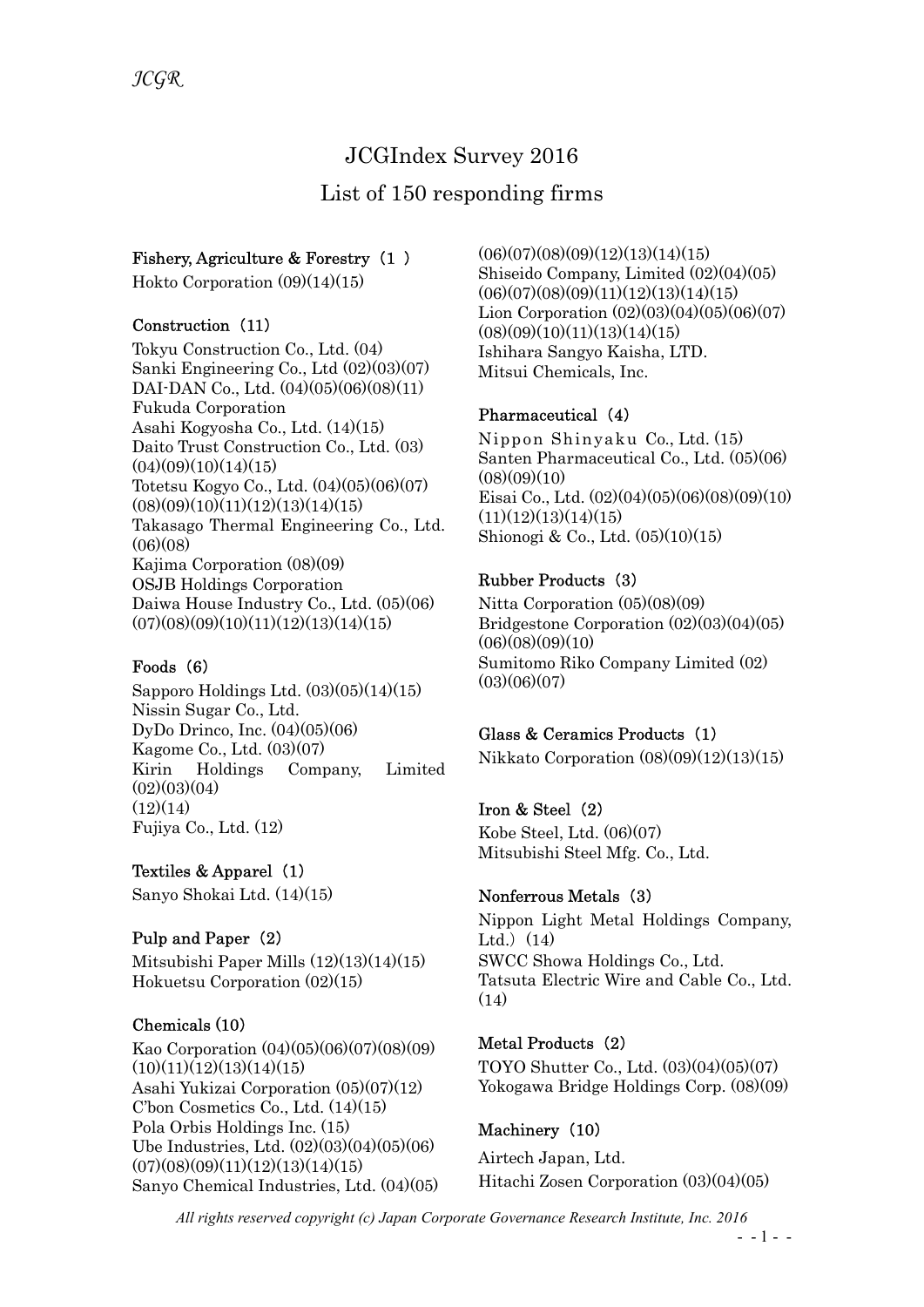$(06)(07)(08)(09)(10)(12)(13)(14)(15)$ Yushin Precision Equipment Co., Ltd. (05) Jtekt Corporation NSK Ltd. (03)(07)(08)(12)(13)(14)(15) Mitsubishi Heavy Industries, Ltd. (04)  $(05)(06)(08)(09)(10)(12)(13)(14)(15)$ Anest Iwata Corporation (06)(07)(09)(14) Hosokawa Micron Group. (11)(12)(15) Riso Kagaku Corporation Daikin Industries, Ltd. (05)(06)

#### Electric Appliancess (24)

Sumida Corporation (02)(03)(04)(05)(06)  $(07)(08)(09)(10)(11)(12)(13)(14)(15)$ Tamura Corporation (02)(03)(04)(05)(06)  $(07)(08)(09)(11)(12)(13)(14)(15)$ Konica Minolta Japan, Inc. (02)(03)(04)  $(05)(06)(07)(08)(09)(10)(11)(12)(13)(14)$  $(15)$ Mutoh Holdings Co., Ltd. (15) Kyowa Electronic Instruments Co., Ltd. Omron Corporation (02)(03)(04)(05)(06)  $(07)(08)(09)(10)(12)(13)(14)(15)$ Alps Alopine Co., Ltd. (13)(14)(15) Casio Computer Co., Ltd. (05)(06)(07)  $(08)(09)(10)(11)(12)(13)(15)$ Mitsubishi Electric (04)(05)(06)(07)(08)  $(09)(11)(12)(14)(15)$ NEC Corporation (04)(05)(06)(07)(08)(09)  $(10)(11)(12)(13)(14)(15)$ Anritsu Corporation (02)(03)(04)(05)(06)  $(07)(08)(09)(10)(11)(12)(13)(14)(15)$ Koa Corporation Advantest Corporation (06)(07)(08)(09)  $(10)(11)(12)(13)(14)(15)$ Koito Manufacturing Co., Ltd. (07)(09)  $(15)$ Ibiden Co., Ltd. (04)(07)(15) Wacom Co., Ltd. Alps Alpine Co., Ltd. (02)(03)(04)(07) (15) Rohm Co., Ltd. (02)(04)(05)(06)(07)(08)  $(09)(10)(11)(12)(13)(14)(15)$ Clarion Co., Ltd. (05)(06) Sony Corporation (04)(05)(06)(07)(08)(09)  $(10)(11)(12)(13)(14)(15)$ Hitachi, Ltd. (03)(04)(05)(06)(07)(08)  $(11)(12)(13)(14)(15)$ Yaskawa Electric Corporation Tokyo Electron Ltd. (02)(04)(05)(06)(08)  $(0.9)(11)(12)(13)(14)(15)$ Cosel Co., Ltd. (03)(04)(05)(06)(08)(09)  $(14)(15)$ 

#### Transportation Equipment (4)

Mitsui E&S Shipbuilding Co., Ltd. (02)  $(03)(04)(05)(06)(07)(09)(10)(12)(14)(15)$ Kawasaki Heavy Industries, Ltd. (04)(05) Yorozu Corporation  $(04)(05)(07)(15)$ Toyota Boshoku Corporation (04)(05)(06)  $(07)(08)(09)(10)(15)$ 

# Precision Instruments (2)

Citizen Watch Co., Ltd. (06)(12)(13)(14) Terumo Corp. (03)(04)(05)(06)(07)(08)  $(09)(10)(11)(12)(13)(14)(15)$ 

# Other Products (4)

Daiken Corporation (14)(15) Itoki Crebio Corp. (02)(03)(05)(07)(09)(15) Toppan Printing Co., Ltd. (02)(03)(04)(05)  $(06)(07)(08)(09)(10)(11)(12)(13)(14)(15)$ Lintec Corporation (02)(03)(04)(05)(08)  $(11)(12)$ 

# Electric Power & Gas (1)

Tohoku Electric Power Co., Inc. (04)(05)  $(06)(07)(15)$ 

#### Land Transportation (2)

Konoike Transport Co., Ltd. (13) Maruwn Corporation (15)

Marine Transportation (1) Kyoei Tanker Co., Ltd. (06)

#### Air Transportation (1)

Japan Airlines (14)(15)

#### Information and communication (7)

ISB Corporation (15) Information Services International-Dentsu, Ltd. (07)(12)(13)  $(14)(15)$ Itochu Techno-Solutions Corporation  $(02)(06)$  $(07)(08)(09)(10)(11)(12)(13)(14)$ Nomura Research Institute, Ltd.  $(04)(05)(06)(07)$  $(12)(13)(14)(15)$ Nihon Unisys, Ltd. (03)(04)(05) Intage Holdings Inc. Cube System Inc.

All rights reserved copyright (c) Japan Corporate Governance Research Institute, Inc. 2016